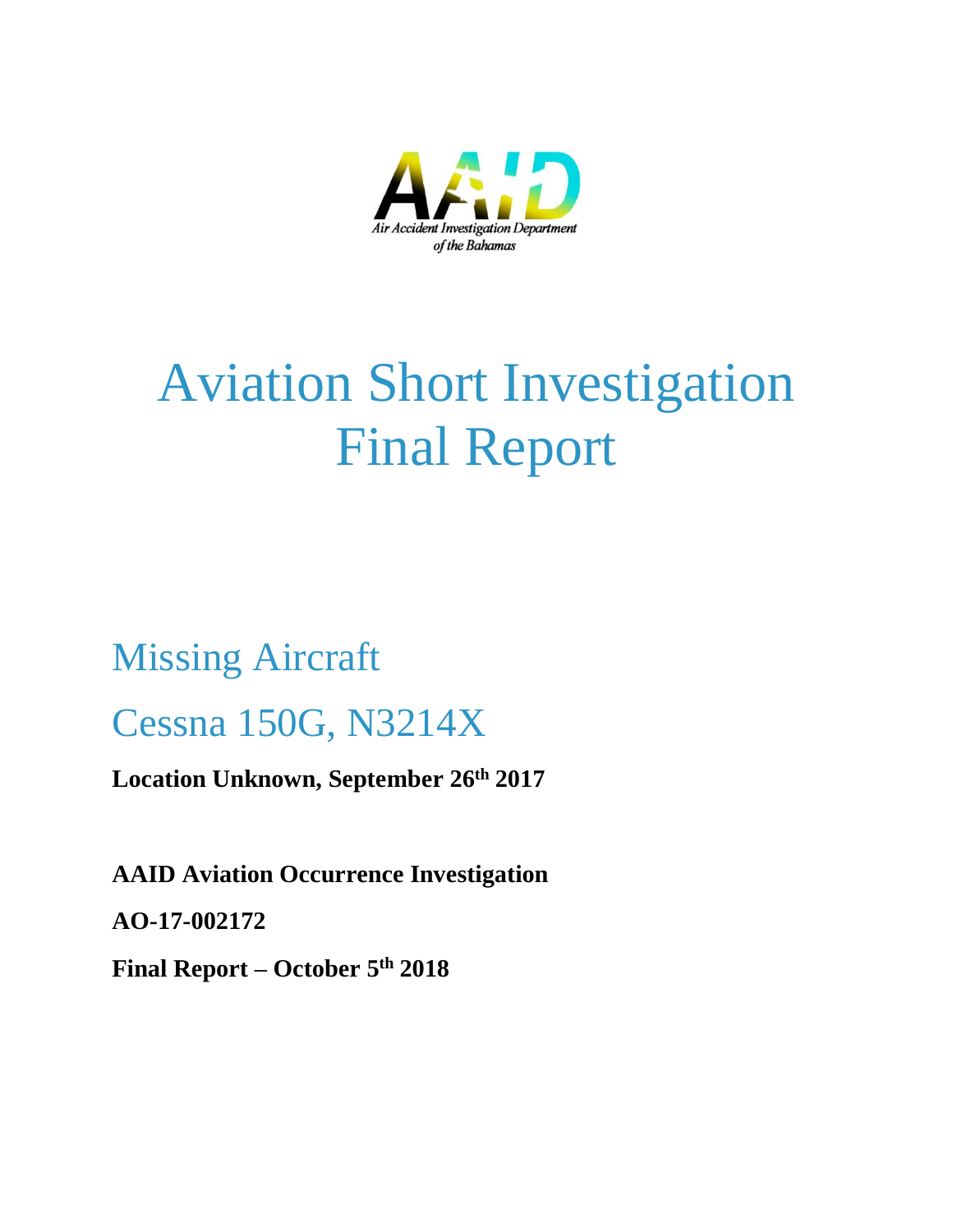

#### **The Air Accident Investigation Department (AAID)**

The Air Accident Investigation Department (AAID) is the independent accident investigation department under the Bahamas Ministry of Tourism and Aviation (MOTA) charged with the responsibility of investigating all aviation accidents and incidents in the Bahamas.

The AAID's function is to promote and improve safety and public confidence in the aviation industry through excellence in:

- Independent investigation of aviation accidents and other safety occurrences
- Safety data recording, analysis and research
- Fostering safety awareness, knowledge and action.

**The AAID does not investigate for the purpose of apportioning blame or to provide a means for determining liability.** At the same time, an investigation report must include factual material of sufficient weight to support the analysis and findings. At all times the AAID endeavors to balance the use of material that could imply adverse comment with the need to properly explain what happened, and why, in a fair and unbiased manner.

The AAID performs its functions in accordance with the provisions of the Bahamas Civil Aviation Act 2016, Civil Aviation (Investigations of Air Accidents and Incidents) Regulations and Amendment Regulations 2017, International Civil Aviation Organization (ICAO) Annex 13 (Eleventh edition, July 2016 – latest revision) and, where applicable, relevant international agreements.

The Air Accident Investigation Department is mandated by the Ministry of Tourism and Aviation to investigate air transportation accidents and incidents, determine probable causes of accidents and incidents, issue safety recommendations, study transportation safety issues and evaluate the safety effectiveness of agencies and stakeholders involved in air transportation. The objective of a safety investigation is to identify and reduce safety-related risk. AAID investigations determine and communicate the safety factors related to the transport safety matter being investigated.

The AAID makes public its findings and recommendations through accident reports, safety studies, special investigation reports, safety recommendations and safety alerts. Unless otherwise indicated, recommendations in this report are addressed to the regulatory authorities of the State having responsibility for the matters with which the recommendation is concerned. It is for those authorities to decide what action is taken. When the AAID issues a safety recommendation, the person, organization or agency is required to provide a written response without delay. The response shall indicate whether the person, organization or agency accepts the recommendation, any reasons for not accepting part or all of the recommendation(s), and details of any proposed safety action(s) resulting from the recommendation(s) issued.

Official Copies of accident reports can be obtained by contacting: Air Accident Investigation Department 2nd Floor, Manx Corporate Center #45 West Bay Street P. O. Box CB-11702 Nassau N. P., Bahamas Tel: 1 (242) 397-5513 / 5509 / 5520 Fax: (242) 327-2192

Additional copies of the reports can be viewed on the **AAID**'s website at: [http://www.baaid.org](http://www.baaid.org/) or requested by email: [aaid.mota@gmail.com](mailto:aaid.mota@gmail.com) or [baaid@bahamas.gov.bs.](mailto:baaid@bahamas.gov.bs)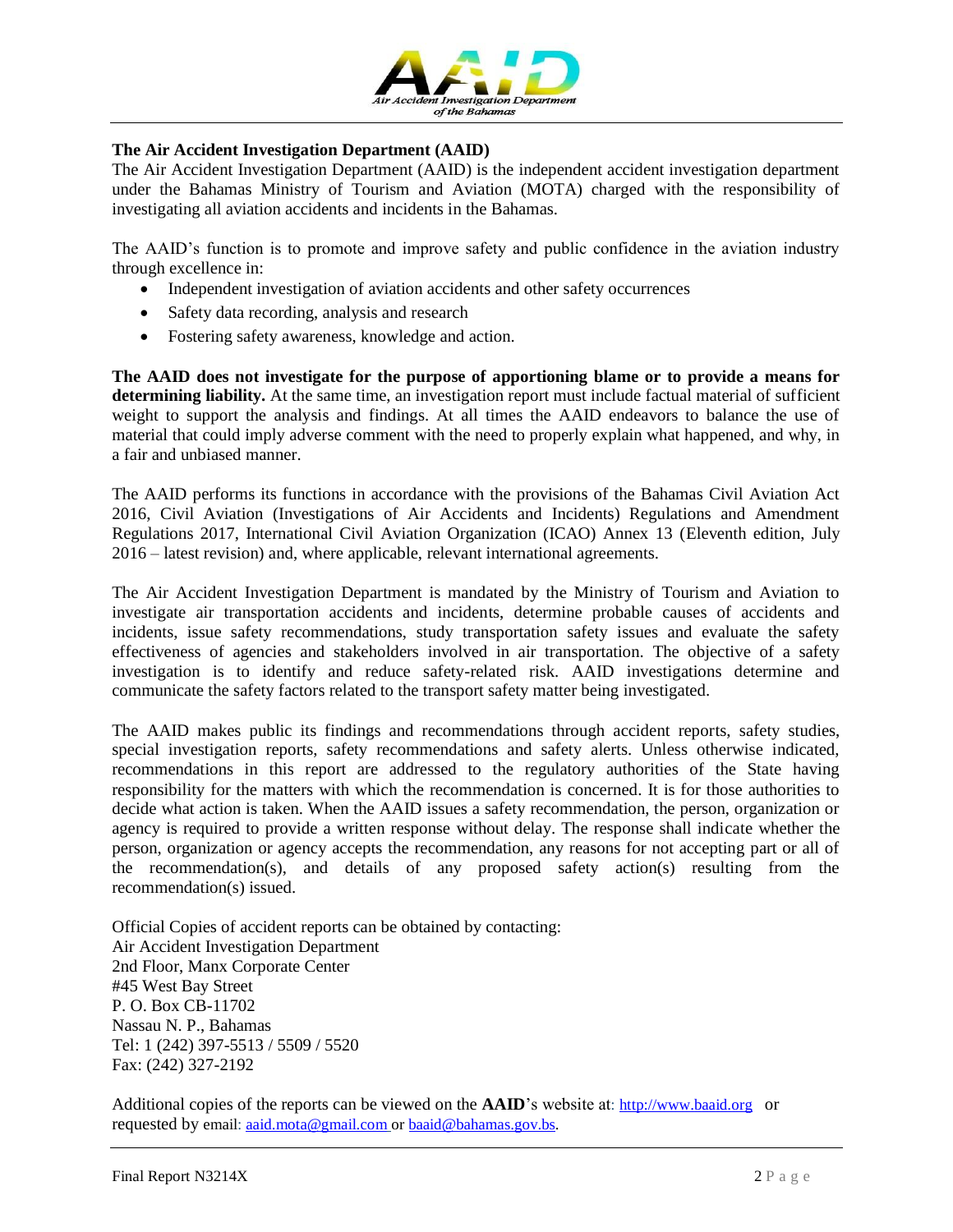

# **Missing Aircraft – Cessna 150G N3214X**

## **What Happened?**

On October 12, 2017 the Air Accident Investigation Department was notified of an aircraft that departed Grand Bahama Int'l Airport (MYGF), Freeport, Grand Bahama for Rum Cay, Bahamas (MYRP) but never arrived. Further investigations revealed that on 26th September 2017, Cessna N3214X arrived at the Grand Bahama International Airport with a flight plan indicating a route of Grand Bahama to North Eleuthera and final destination of Rum Cay.

The two souls on board departed Grand Bahama and landed at North Eleuthera (MYEH) where they refueled before departing at 2:30 pm LCL (1830 UTC). The aircraft never arrived at Rum Cay or any of the surrounding islands. Searches began for the missing aircraft on 12 October, when the alert was raised that the couple never arrived despite departing North Eleuthera since 26<sup>th</sup> September. Searches were conducted by the US Coast Guard, Royal Bahamas Police Force and Royal Bahamas Defense Force. Search and rescue mission was conducted between North Eleuthera, Freeport, Grand Bahama and Rum Cay, Bahamas. Search efforts were eventually suspended.

On 29th November, 2017, a tire wheel assembly **(Photo 1)** that was later determined to belong to the aircraft was handed over to authorities after having being found by a local fisherman on the island of Grand Bahama. This tire was the only piece of the aircraft that has been identified to date.



**Photo 1 – N3214X Tire**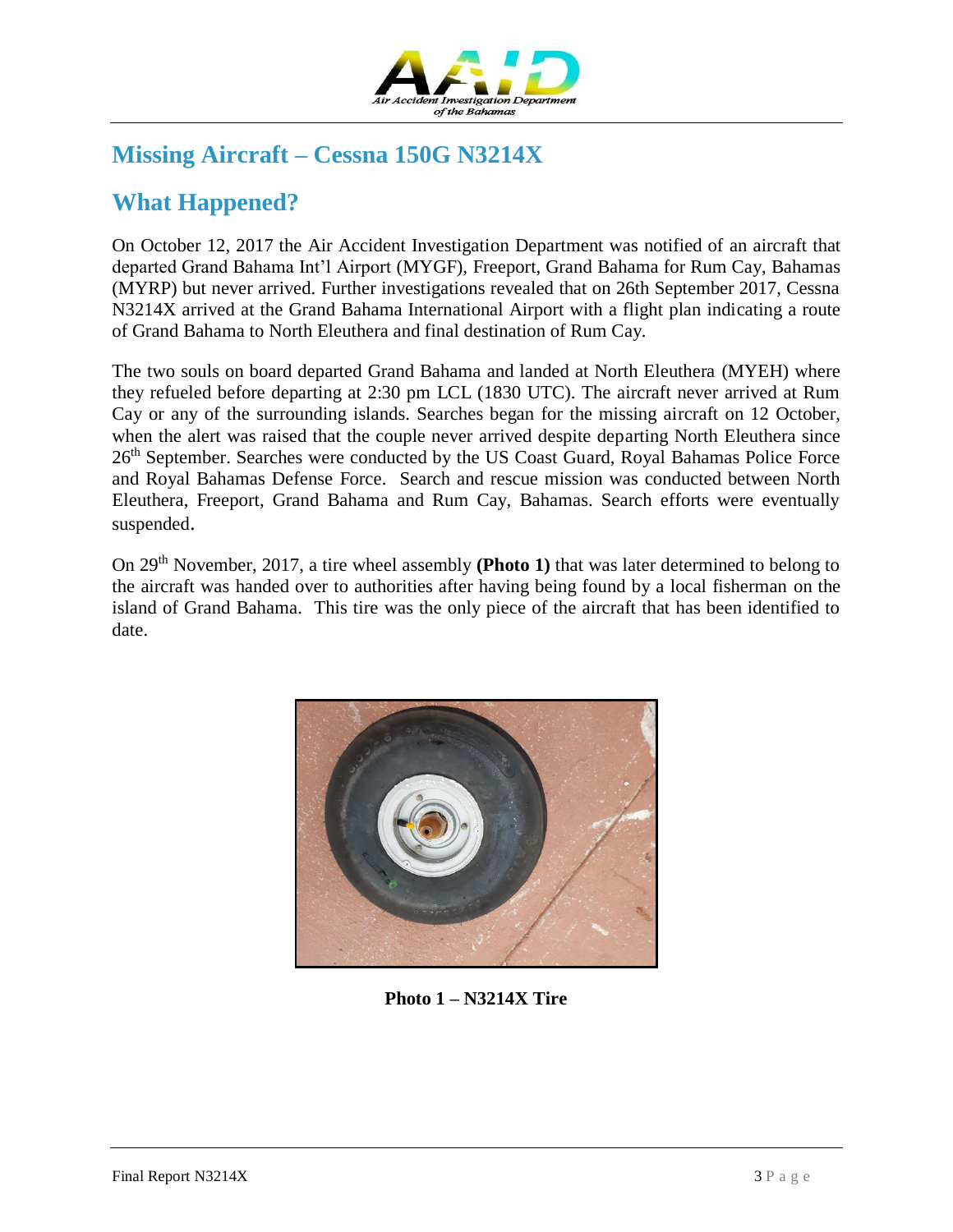



**Figure 1 – N3214X Route**

On the  $15<sup>th</sup>$  August 2018, the AAID received a tip from the NTSB regarding the sighting of wreckage potentially belonging to N3214X. Armed with this information, a team of AAID investigators were dispatched on the 21st August 2018 to the areas in question to follow up. This mission included searches of the coastal areas of Paradise Island, Rose Island, and Blue Lagoon Island. However, the search did not yield any identification of airplane wreckage.

## **Investigation Findings**

- Analysis of weather forecasts and observations (textual, graphs & charts) for the accident period suggests that weather may have been a contributing factor in this accident.
- A search of official weather briefing sources, such as Leidos, and Direct User Access Terminal Service (DUATS), revealed that the accident pilot did contact Leidos. The accident pilot contacted Leidos around 2110 UTC on September 25<sup>th</sup> 2017 for a flight from Fort Pierce, Florida, to Freeport, Bahamas.
- The accident pilot did not contact Leidos or DUATS before the accident flight  $(26<sup>th</sup>$ September 2017). An archive search of ForeFlight data revealed that the accident pilot did not gather weather information from ForeFlight before or during the accident flight. It is unknown if the accident pilot checked or received additional weather information before or during the accident flight.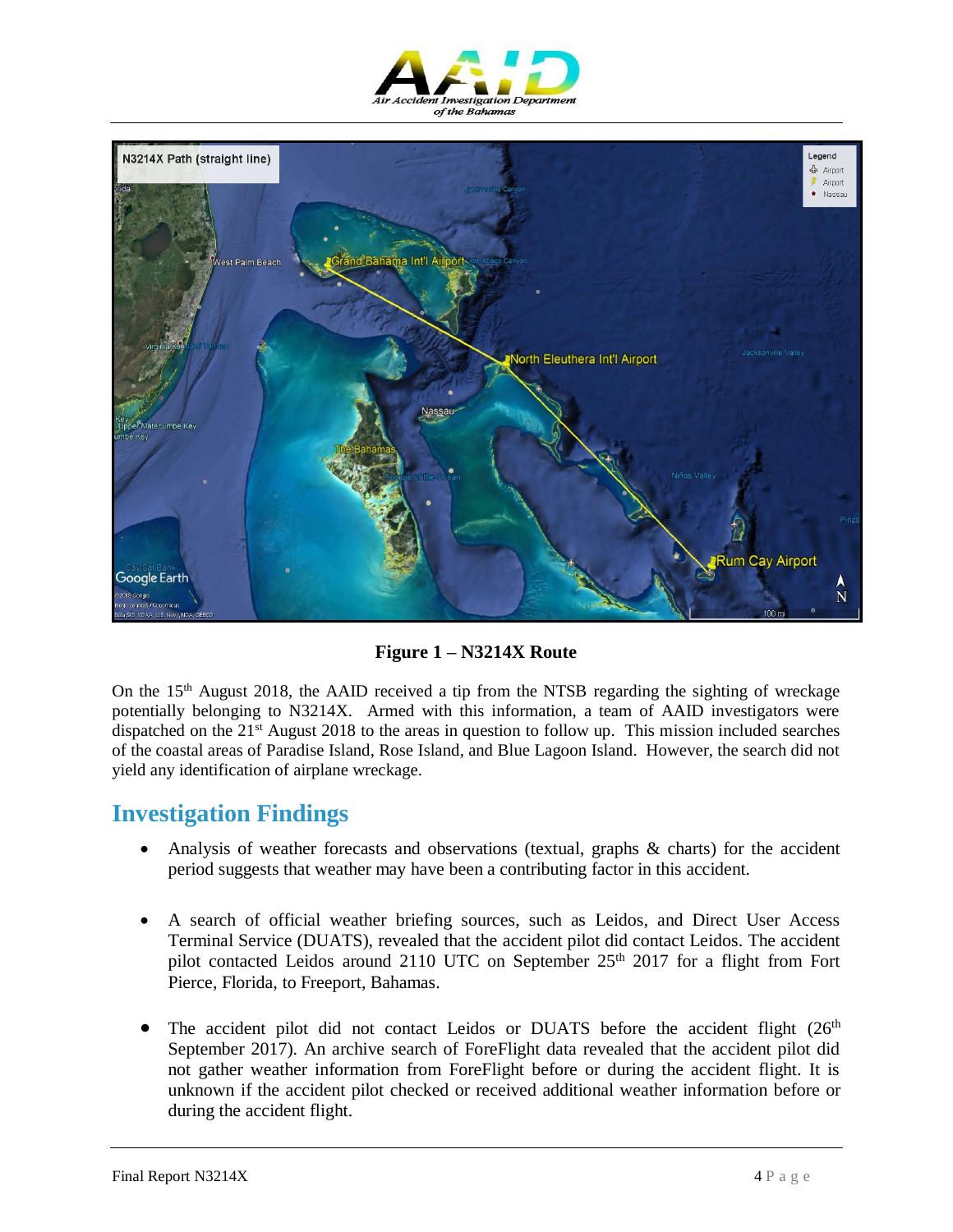

• The AAID was not officially notified of the missing aircraft until 12<sup>th</sup> October 2017, some seventeen days after the aircraft would have departed North Eleuthera for its destination of Rum Cay.

## **Crew Experience**

### **Pilot**

The pilot of the aircraft was a 56 year old male at the time of the accident. He had been issued a United States Private Pilot License August 22<sup>nd</sup> 2017, with single-engine land privileges. He possessed a Third Class Medical Certificate issued on the same date with the restriction 'Must wear corrective lenses'.

## **The Aircraft**

N3214X **(Photo 2)** was a two seat, all metal, fixed high-wing, aircraft. It had a single engine powered by four pistons driving a two-blade fixed pitch propeller. The landing gear was tricycle type and affixed to the undercarriage. This model of aircraft was designed primarily for flight training and was known for superb handling qualities and ease of flying. Official records obtained from the Federal Aviation Administration (FAA) showed N3214X was registered in the United States of America to Joe Rush, of Edgewood, Texas. The registration certificate was issued by the FAA on  $20<sup>th</sup>$  November, 2012 with expiration date of 30<sup>th</sup> November, 2018.





## **Weather**

A detailed weather study was conducted by the National Transportation Safety Board (NTSB) to assess the role weather may have played in this accident. The weather data gathered for the study came from the NTSB's Washington DC office and from official National Oceanic and Atmospheric Administration (NOAA) National Weather Services (NWS) sources.

Lynden Pindling International Airport (MYNN) was the closest airport with official weather observations and is located 7 miles west of Nassau, Bahamas. MYNN is located 50 miles southwest of the departure location, at an elevation of 16 ft.

Below are the official Meteorological Aerodrome Report (METAR) observations taken and disseminated during the times surrounding the accident: The decoded observations from MYNN in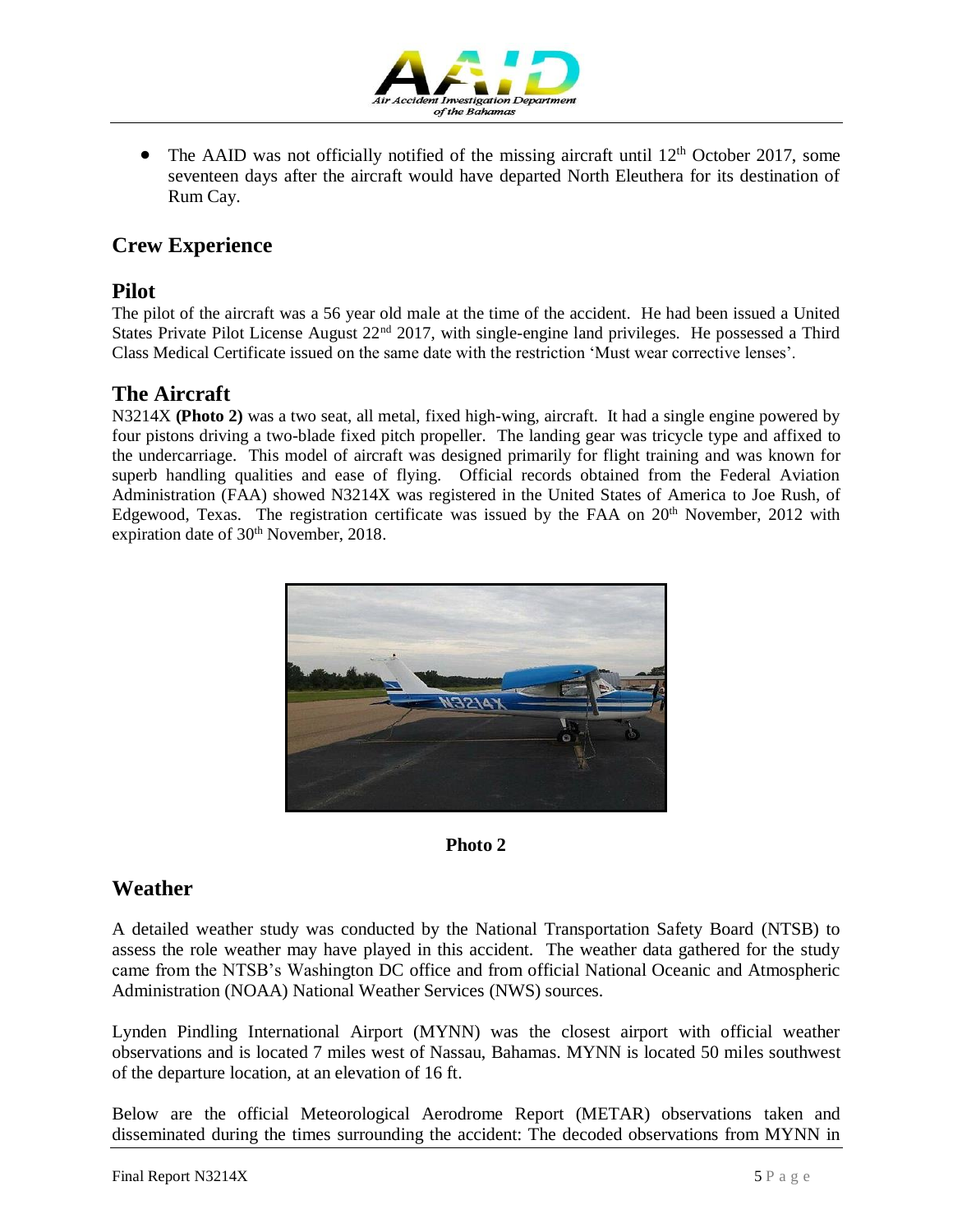

plain language surrounding the time of the accident (1830 UTC) were as follows:

MYNN weather observation at 1800 UTC, wind from 140° at 4 knots, 6 kilometers or about 4 miles visibility in thunderstorms and light rain, broken ceiling at 1,400 ft. AGL in cumulonimbus clouds, broken clouds at 1,600 ft. AGL in towering cumulus clouds, overcast skies at 7,000 ft. AGL temperature of 25° C, dew point temperature of 24° C, and an altimeter setting of 29.94 inches of mercury. Remarks: cumulonimbus and towering cumulus clouds scattered all quadrants, lightning incloud, cloud-to-cloud, and cloud-to-ground southwest through west, east through south, and overhead.

MYNN weather observation at 1900 UTC, wind calm, 9 kilometers or about 6 miles visibility in thunderstorms and light rain, broken ceiling at 1,500 ft. AGL with cumulonimbus clouds, broken clouds at 1,600 ft. AGL in towering cumulus clouds, overcast skies at 7,000 ft. AGL, temperature of 26° C, dew point temperature of 25° C, and an altimeter setting of 29.93 inches of mercury. Remarks: cumulonimbus and towering cumulus clouds all quadrants.

The observations from MYNN surrounding the accident time indicated MVFR to VFR conditions with thunderstorm activity.

#### **Radar Imagery Information**

The closest NWS Weather Surveillance Radar-1988, Doppler (WSR-88D) to the departure location was the Miami, Florida, radar (KAMX), located 202 miles west-northwest of the accident area at 13 ft.



**Figure 2 - KAMXWSR-88D reflectivity scan initiated at 1828 UTC**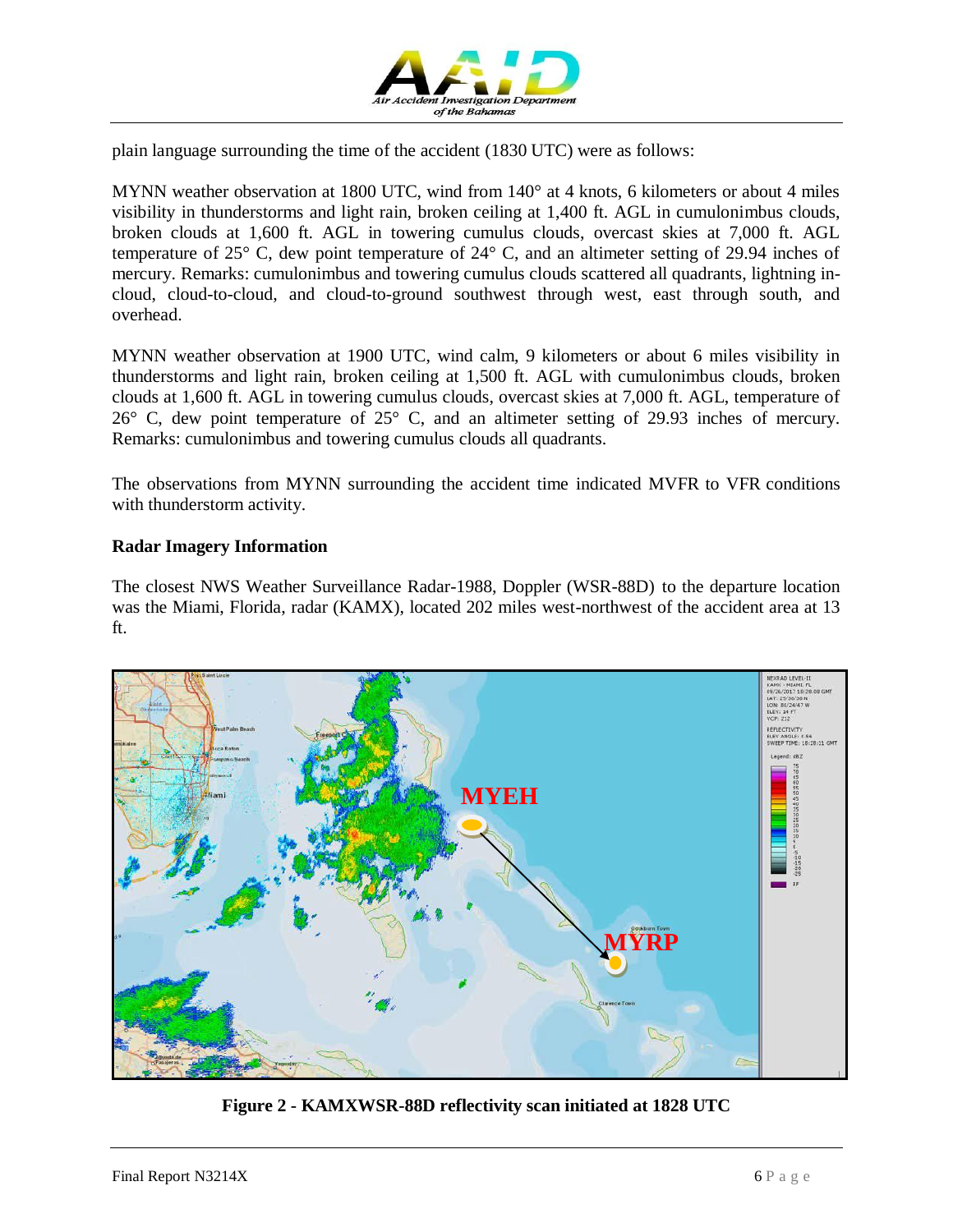

#### **Satellite Data**

Visible and infrared imagery from the Geostationary Operational Environmental Satellite number 16 (GOES-16) data was obtained from the NWS.

Figure 3 below presents the GOES-16 visible imagery from 1830 at 2X magnification with MYEH (departure location) and MYRP (intended destination) highlighted with red squares. Inspection of the visible imagery indicated abundant cloud cover along the intended route of flight with several areas of cumulonimbus clouds in between MYEH and MYRP. The cumulonimbus clouds and thunderstorm activity were moving from southwest to northeast.



**Figure 3 - GOES-16 visible image at 1830 UTC**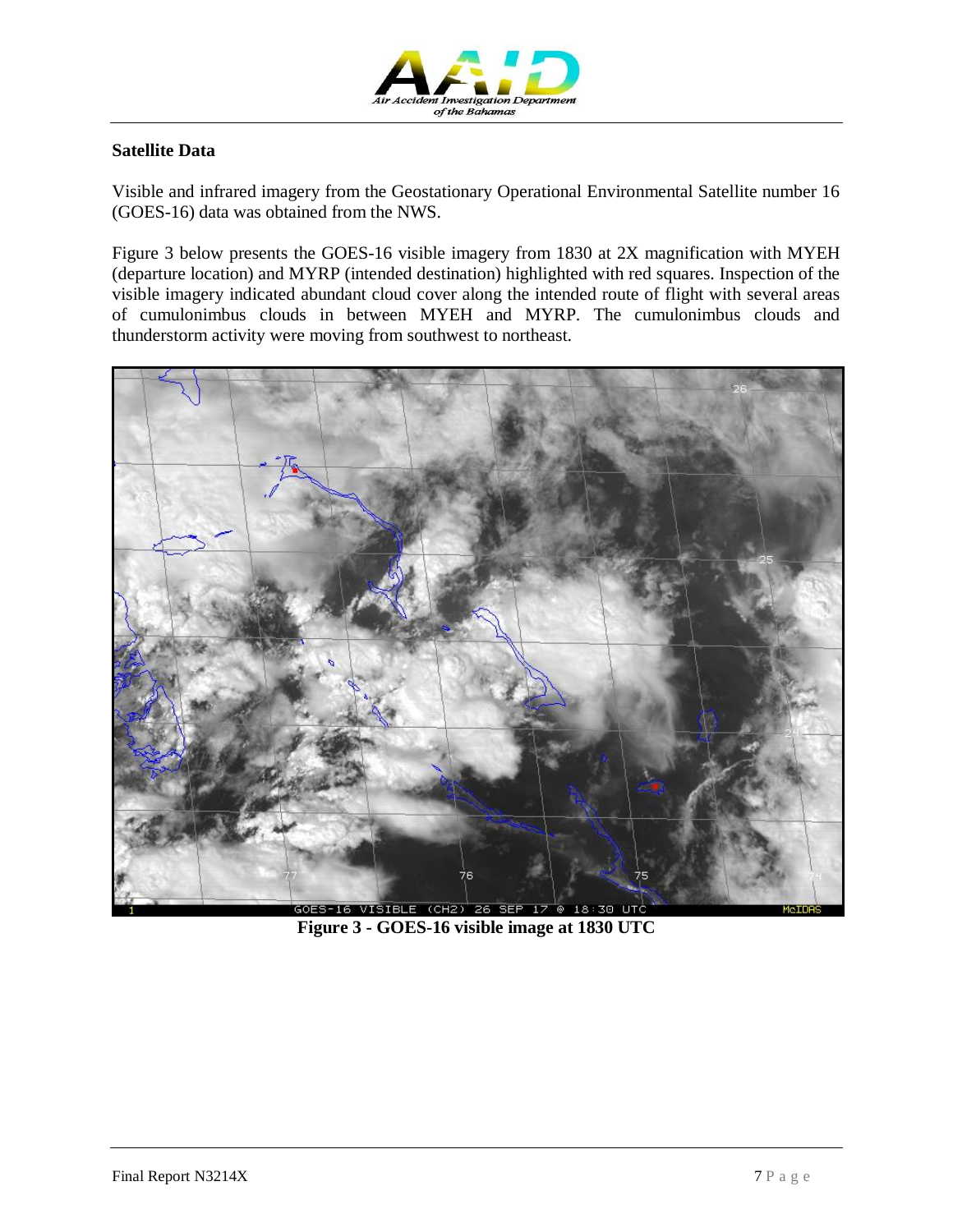

# **Safety Action**

Whether or not the AAID identifies safety issues in the course of an investigation, relevant organizations may proactively initiate safety action in order to reduce their safety risk.

# **Safety Message**

In lieu of the fact that the accident in question involves a missing aircraft, it should be noted that the issuance of an associated safety message by the AAID can only serve to reiterate the importance of adhering to those regulations, policies and procedures that are of significance in such situations.

The importance of pre-flight action cannot be overstated, especially when taking into account aspects related to weather. Bahamas Civil Aviation General Regulations (CAGR) Schedule 10 – Operations of Aircraft (10.365) states the following:

### *10.365 PRE-FLIGHT ACTION, INCLUDING WEATHER REPORTS & FORECASTS*

*(a) Before commencing a flight, the PIC shall be familiar with all available meteorological information appropriate to the intended flight.* 

*(b) The PIC shall include, during preparation for a flight away from the vicinity of the place of departure, and for every flight under the instrument flight rules—*

*(1) A study of available current weather reports and forecasts; and*

*(2) The planning of an alternative course of action to provide for the eventuality that the flight cannot be completed as planned, because of weather conditions.*

As thunderstorms do pose a threat to the safe operation of aircraft, it is always wise to exercise caution when operating in and around the vicinity of thunderstorms. The Aeronautical Information Manual is one source that provides information useful for the operation of aircraft in such conditions. Aeronautical Information Manual chapter 7 Safety of Flight, section 7-1-29:

#### **DOS AND DON'TS OF THUNDERSTORM AVOIDANCE.**

**a. Thunderstorm Avoidance.** Never regard any thunderstorm lightly, even when radar observers report the echoes are of light intensity. Avoiding thunderstorms is the best policy. Following are some dos and don'ts of thunderstorm avoidance:

**(1)** Don't land or take off in the face of an approaching thunderstorm. A sudden gust front of low-level turbulence could cause loss of control.

**(2)** Don't attempt to fly under a thunderstorm even if you can see through to the other side. Turbulence and wind shear under the storm could be hazardous.

**(3)** Don't attempt to fly under the anvil of a thunderstorm. There is a potential for severe and extreme clear air turbulence.

**(4)** Don't fly without airborne radar into a cloud mass containing scattered embedded thunderstorms. Scattered thunderstorms not embedded usually can be visually circumnavigated.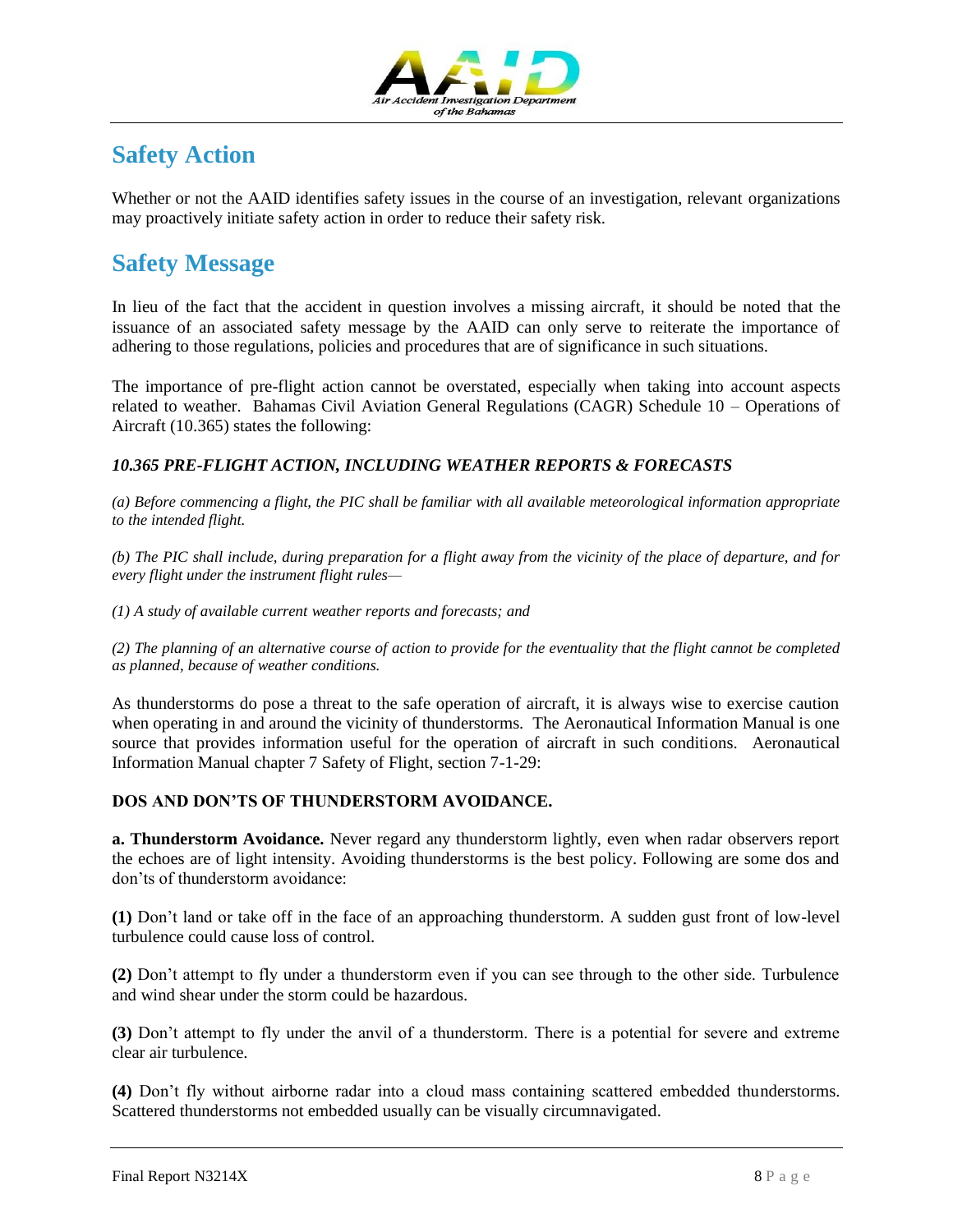

**(5)** Don't trust the visual appearance to be a reliable indicator of the turbulence inside a thunderstorm.

**(6)** Don't assume that ATC will offer radar navigation guidance or deviations around thunderstorms.

**(7)** Don't use data-linked weather next generation weather radar (NEXRAD) mosaic imagery as the sole means for negotiating a path through a thunderstorm area (tactical maneuvering).

**(8)** Do remember that the data-linked NEXRAD mosaic imagery shows where the weather *was*, not where the weather *is*. The weather conditions may be 15 to 20 minutes older than the age indicated on the display.

**(9)** Do listen to chatter on the ATC frequency for Pilot Weather Reports (PIREP) and other aircraft requesting to deviate or divert.

**(10)** Do ask ATC for radar navigation guidance or to approve deviations around thunderstorms, if needed.

**(11)** .Do use data-linked weather NEXRAD mosaic imagery (e.g., Flight Information Service-Broadcast (FIS-B)) for route selection to avoid thunderstorms entirely (strategic maneuvering).

**(12)** Do advise ATC, when switched to another controller, that you are deviating for thunderstorms before accepting to rejoin the original route.

**(13)** Do ensure that after an authorized weather deviation, before accepting to rejoin the original route, that the route of flight is clear of thunderstorms.

**(14)** Do avoid by at least 20 miles any thunderstorm identified as severe or giving an intense radar echo. This is especially true under the anvil of a large cumulonimbus.

**(15)** Do circumnavigate the entire area if the area has 6/10 thunderstorm coverage.

**(16)** Do remember that vivid and frequent lightning indicates the probability of a severe thunderstorm.

**(17)** Do regard as extremely hazardous any thunderstorm with tops 35,000 feet or higher whether the top is visually sighted or determined by radar.

**(18)** Do give a PIREP for the flight conditions.

**(19)** Do divert and wait out the thunderstorms on the ground if unable to navigate around an area of thunderstorms.